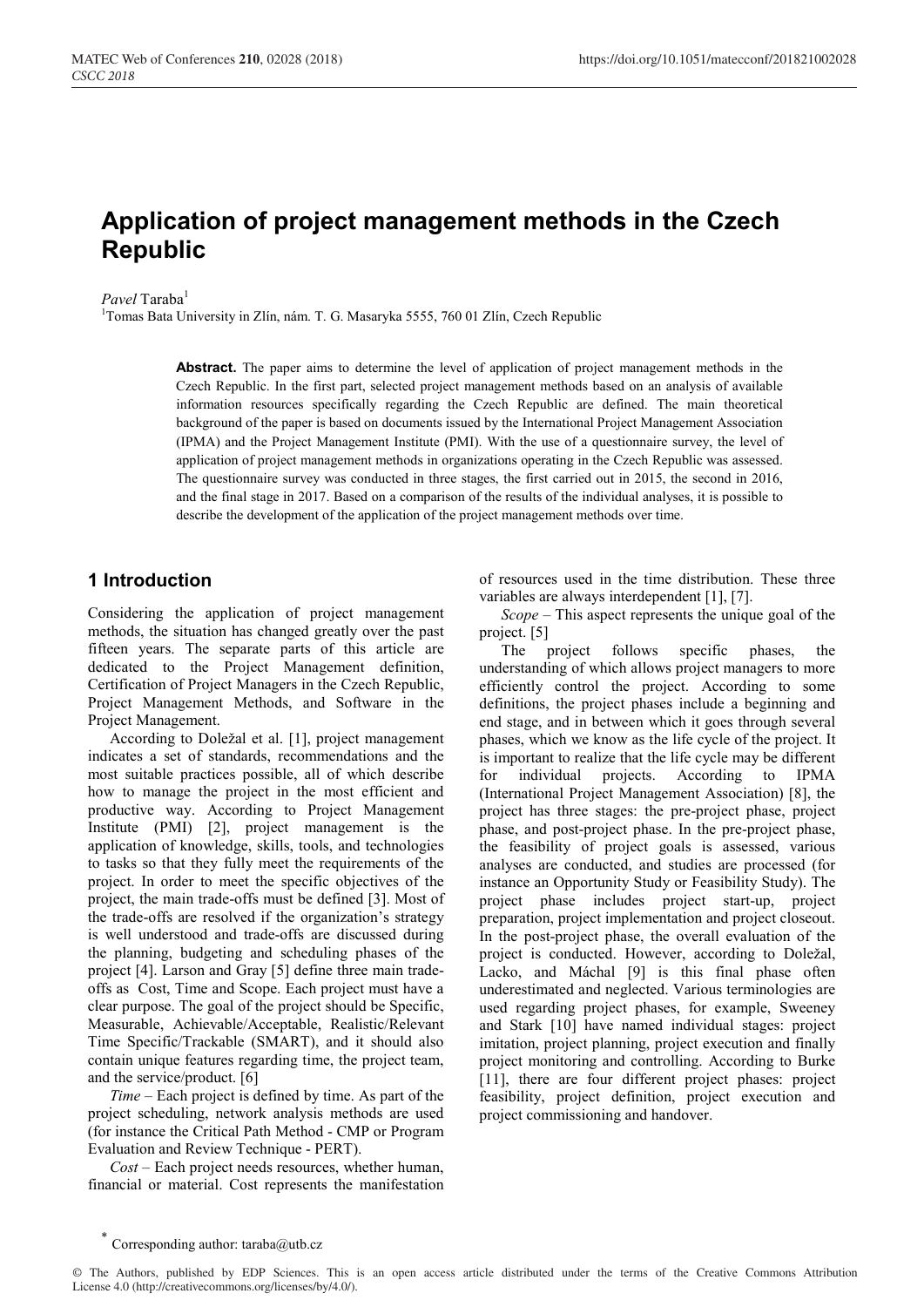#### **1.1 Certification of project managers in the Czech Republic**

Certificates can be obtained in the project management area within the Czech Republic. International Project Management Association [8] offers four certificates according to project manager level of competences: Level D (Certified Project Management Associate), Level C (Certified Project Manager), Level B (Certified Senior Project Manager), Level A (Certified Project Director). On the other hand, the Project Management Institute offers the basic certificates CAMP (Certified Associate in Project Management) and PMP (Project Management Professional). Four other certificates are issued by PMI in association with levels and specializations of project management: PMI-SP (PMI Scheduling Professional), PMI-RMP (PMI Risk Management Professional), PgMP (Program Management Professional), PMI-ACP (PMI Agile Certified Practitioner) [12].

#### **1.2 Project Management Methods**

According to Kerzner [3], project management methodologies based upon somewhat rigid policies and procedures were created because management organizations sought to achieve standardization in the way that projects were planned scheduled, and controlled. In this paper project management methods are defined based on the *Individual Competence Baseline* ICB version 4.0 [14] (a modification of version 3.2 [13]) as well as the PMBOK® *Guide to Project Management* 6<sup>th</sup> Edition [2].

#### *1.2.1 ICB version 4.0*

The IPMA Individual Competence Baseline ICB version 4.0 [8] consists of three areas: people competences, practice competences and perspective competences.

The area of people competences includes the personal and interpersonal abilities required to participate in or lead the project successfully. The application of project management methods based on the practice competences pillar is used in a project to realize its success. The methods used in the perspective competences area represent ways in which individuals interact with an environment.

From the present author's point of view, project management methods are encompassed in all three of these areas, with practice competences particularly highlighted. Project managers and project team members have applied for instance scheduling methods (Gantt charts, network diagrams), cost estimating techniques (single or multi-expert estimation, historical data, analogies), methods for monitoring and controlling, resource allocation methods, procurement methods as well as risk management methods, e.g. [14].

## *1.2.2 PMBOK® Guide 6th Edition*

The body of knowledge included in the Project Management Institute's PMBOK® [2] includes proven traditional methods that are widely applied as well as innovative techniques and practices that are emerging in the project management area. According to the PMBOK<sup>®</sup> [2], project managers and project team members have applied various methods: monitoring and reporting methods, scheduling methods (iterative scheduling with backlog, on-demand schedule), costs estimating methods (parametric estimating, three-point estimating, bottom-up estimating, data analysis), reporting methods, quality improvement methods, risk management methods as well as problem-solving methods.

## **1.3 Software in Project Management**

When applying specific project management methods, either open source software or paid software can be used. Open source is free software for public use without any financial costs. Most of these programs tend to be more straightforward and have fewer features than paid programs, which is more sophisticated and user friendly. In managing projects, often open source programs can be quite sufficient for small projects. It is often possible to test software applications for a trial period, as limited access opportunities are often offered to a potential buyer. Use of the application during these trial periods usually includes essential functions that are sufficient to verify user acceptance, but often features that make work much easier can be accessed in the paid version only. [15]

In applying project methods, Project Libre (formal OpenProj) is the most commonly used project management Open Source software in the Czech Republic. Most often the paid software used in project management are the programs MS Project (Microsoft) and Primavera (Oracle). The specific product depends on conditions and considerations evaluated by the top management of the organization. Companies implement the same project management software as their parent organization (e.g., US companies often use Primavera software). Other software products that are used by companies in the Czech Republic to manage projects are GanttProject, Easy Project, Projektově.cz, Basecamp, GroupCamp and Merlin.

The main aim of the paper is to evaluate the application of project management methods in the Czech Republic. The main aim of the paper is divided into two separate objectives. The first objective is to find out an answer for the research question: Are the methods of project management applied in most of the surveyed companies at a "very high" or at a "high" level? The second objective is to find out an answer for the research question: Is it possible to observe a growing trend in the application of project management methods in the period 2015-2017 in the surveyed companies? Several organizations in the Czech Republic deal with project management issues, the best known of which are the International Project Management Association (IPMA – Czech Republic) and the Project Management Institute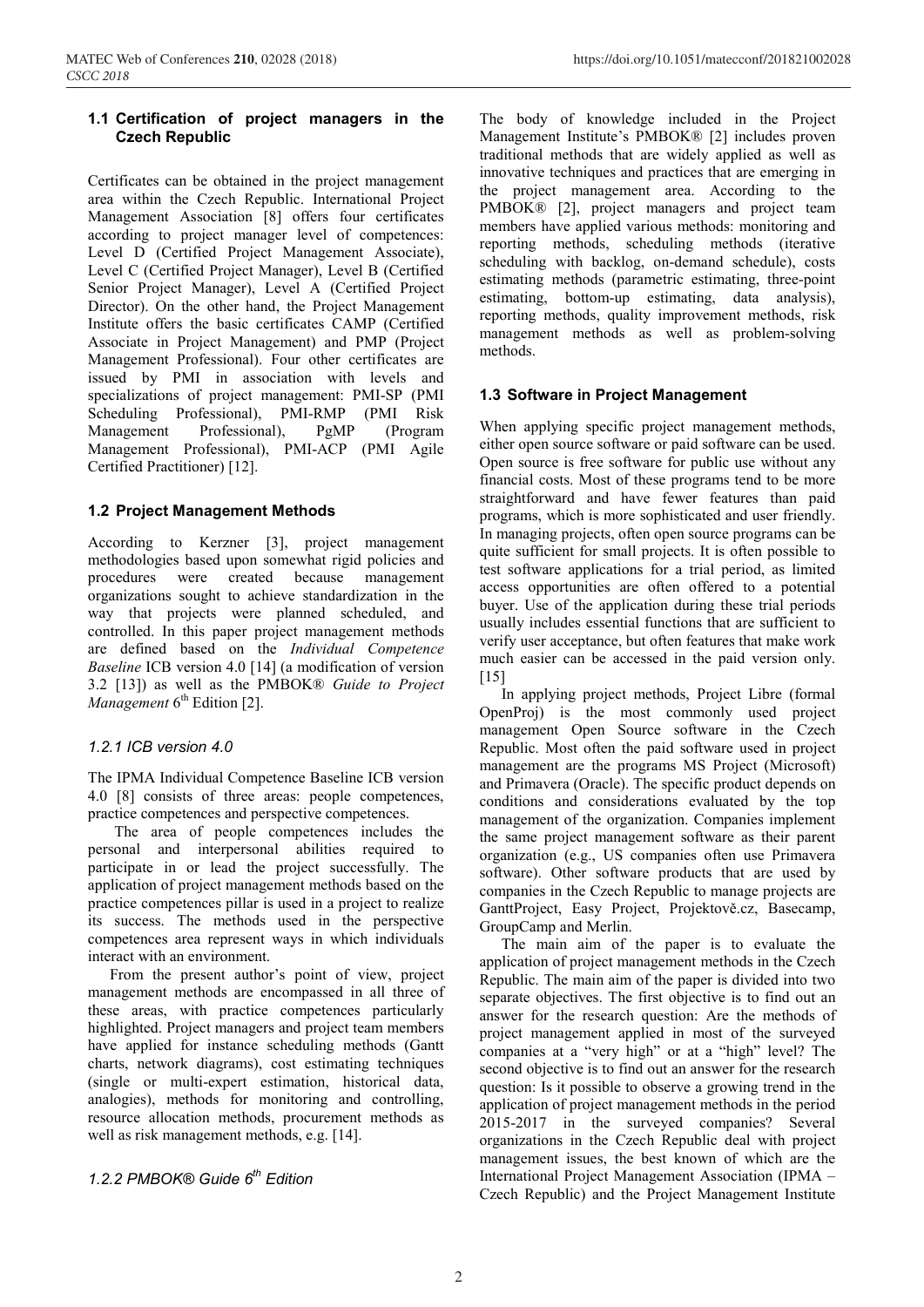(PMI - Czech Chapter). IPMA – Czech Republic was formally known as SPŘ (Společnost pro projektové řízení – until 2017). In the paper were defined project management and methods of project management according to Czech [1], [7] [9], [14] and foreign authorities [3],[4] [5], [6] [10], [11], [15] of project management, IPMA [8], [13] and PMI [2], [12]. The use of project management software products along with high-quality databases can lead to more accurate project management forecasts as well as time and cost simulations, using, e.g., the Monte Carlo method.

# **2 Research design and Methodology**

The aim of the present survey study was to evaluate the application of project management methods in the Czech Republic.

Two research questions were formulated. 1) Are the methods of project management applied in most of the surveyed companies at a "very high" or at a "high" level? 2) Is it possible to observe a growing trend in the application of project management methods in the period 2015-2017 in the surveyed companies?

To fulfil the first objective of paper, statistical hypothesis was defined (hypothesis having a null and alternative version):

H10: The majority of respondents are not convinced that the methods of project management are applied in most of the surveyed companies at a "very high" or at a "high" level.

H1A: The majority of respondents are convinced that the methods of project management are applied in most of the surveyed companies at a "very high" or at a "high" level.

This hypothesis was tested at significance level pvalue 0.05 by statistical tools XL statistics and MedCalc Software. We assumed that methods of project management would be applied in most of the surveyed companies at the designated very high or on the high level.

To fulfil the second objective of paper, means cooperation by statistical software SPSS was conducted. Also, we assumed that it would be possible to observe a growing trend in the application of project management methods in the period 2015-2017 in the surveyed companies. All of the surveyed companies are located within the territory of the Czech Republic.

The questionnaire survey was conducted in three stages (in 2015, in 2016 and 2017). The questionnaire was sent by post or by e-mail. The research set of stage 1 (2015) consisted of 165 respondents. These respondents were selected on a random basis. The number of received questionnaires was 36, i.e., the return rate was 21.82%. The research set of stage 2 (2016) consisted of 165 respondents which were also selected on a random basis. The number of received questionnaires was 48, i.e., the return rate was 29.09%. In Stage 3 (2017), the research set also consisted of 165 respondents selected on a random basis. The number of received questionnaires was 22, i.e., the return rate was 13.33%. A five-point Likert scale was used to describe the level

of application of project management methods in the Czech Republic  $(1 - \text{very high level}, 2 - \text{high level}, 3 - \text{level})$ medium level, 4 – low level, 5 - very low level).

Data from the questionnaires were processed in Microsoft Excel and SPSS (histograms). Subsequently, statistical tests were performed using the tools XL statistics (X2) and MedCalc Software (z-test). The Chisquared statistic is the sum of the squares of the differences of the observed and expected frequency divided by the expected frequency for every cell [16]. Computational notes of the P-value defined the significance level, with the P-value calculated using a general z-test according to Altman [17] and Fleiss et al. [18]

In the conclusion of the present paper, the level of application of project management methods in the Czech Republic is described.

# **3 Results**

Here the level of application project management methods in the years 2015-2017 will be analysed. In the first stage of the survey carried out in 2015, 8.3% of the respondents stated that the level of application project management methods was very high and 19.4% respondents indicated that it was high. 38.9% of the respondents considered the level of application project management methods as being at a "medium" level, and 35.4% of respondents considered this level at their organization as "low" or "very low" (Table 1.).

**Table 1.** The level of application of PM methods (2015) [author].

|                 | Frequency | Percent | <b>Cumulative</b><br>Percent |
|-----------------|-----------|---------|------------------------------|
| Very high level |           | 8.3     | 8.3                          |
| High level      |           | 19,4    | 27,8                         |
| Medium level    | 14        | 38,9    | 66,7                         |
| Low level       | 6         | 16,7    | 83,3                         |
| Very low level  | 6         | 16,7    | 100,0                        |
| <b>Total</b>    | 36        | 100,0   |                              |

The following figure 1 depicts a histogram showing the numbers of respondents at the specific level of application project management methods in 2015.



**Fig. 1.** Histogram - The level of application Project Management methods (2015) [author].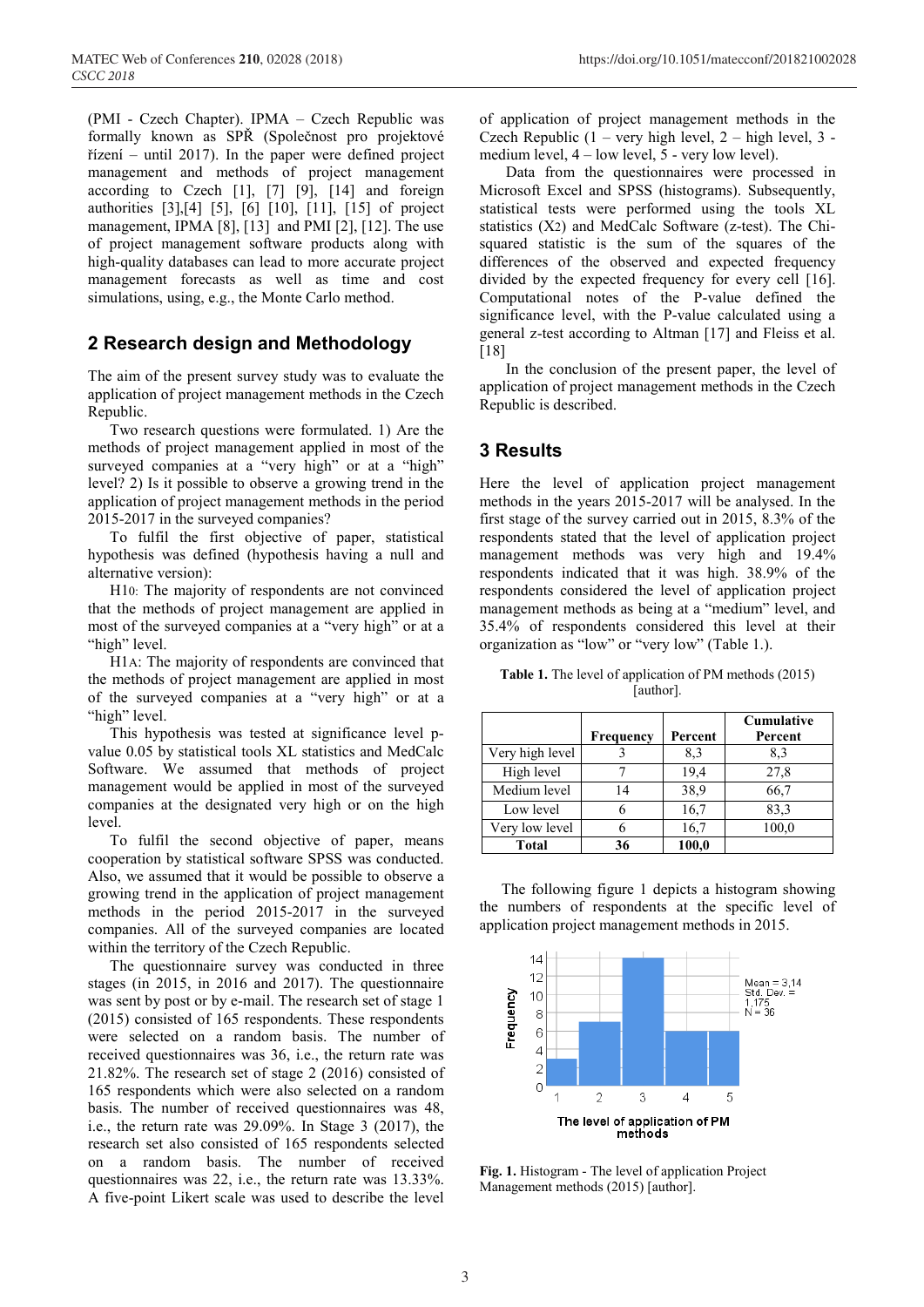It is positive that in the second stage of the survey carried out in 2016, 43.8% of the respondents considered the level of application project management methods as very high or high. 31.3% of the respondents considered this level as medium and 8.3% as low. A very low level of application of project management methods, as in the stage 1 survey, was identified by 16.7% of the respondents (Table 2.).

**Table 2.** The level of application of PM methods (2016) [author].

|                 | Frequency | Percent | <b>Cumulative</b><br>Percent |
|-----------------|-----------|---------|------------------------------|
| Very high level |           | 18,8    | 18,8                         |
| High level      | 12        | 25,0    | 43,8                         |
| Medium level    | 15        | 31,3    | 75,0                         |
| Low level       |           | 8.3     | 83,3                         |
| Very low level  |           | 16.7    | 100,0                        |
| <b>Total</b>    |           | 100,0   |                              |

The following figure 2 depicts a histogram showing the numbers of respondents at the specific level of application project management methods in 2016.



**Fig. 2.** Histogram - The level of application Project Management methods (2016) [author].

In the third stage of the survey, 36.4% of the respondents considered the level of application project management methods as very high or high. Up to 40.9% of the respondents considered this level as medium. It is positive that only 4.5% respondents stated that the level of application of project management methods was very low (Table 3.)

**Table 3.** The level of application PM methods (2017) [author].

|                 | <b>Frequency</b> | Percent | <b>Cumulative</b><br>Percent |
|-----------------|------------------|---------|------------------------------|
| Very high level |                  | 13.6    | 13.6                         |
| High level      |                  | 22,7    | 36,4                         |
| Medium level    |                  | 40.9    | 77.3                         |
| Low level       |                  | 18,2    | 95.5                         |
| Very low level  |                  | 4.5     | 100,0                        |
| <b>Total</b>    | フフ               | 100,0   |                              |

The following figure 3 depicts a histogram showing the numbers of respondents at the specific level of application project management methods in 2017.



**Fig. 3.** Histogram - The level of application Project Management methods (2017) [author].

The following figure 4 depicts a histogram showing the numbers of respondents at the specific level of application project management methods (1 - very high level, 2 - high level, 3 - medium level, 4 – low level, 5 very low level) between 2015 and 2017.



**Fig. 4.** Histogram - The level of application Project Management methods (2015 – 2017) [author].

Before the hypothesis (H1) was tested, two groups were defined. The first group involved respondents who were convinced that the methods of project management were applied in most of the surveyed companies at a very high or at a high level. The second group involved respondents who were convinced that the methods of project management were applied in most of the surveyed companies at a medium, a low or a very low level. Considering the selected years provide more detailed insights (Table 4):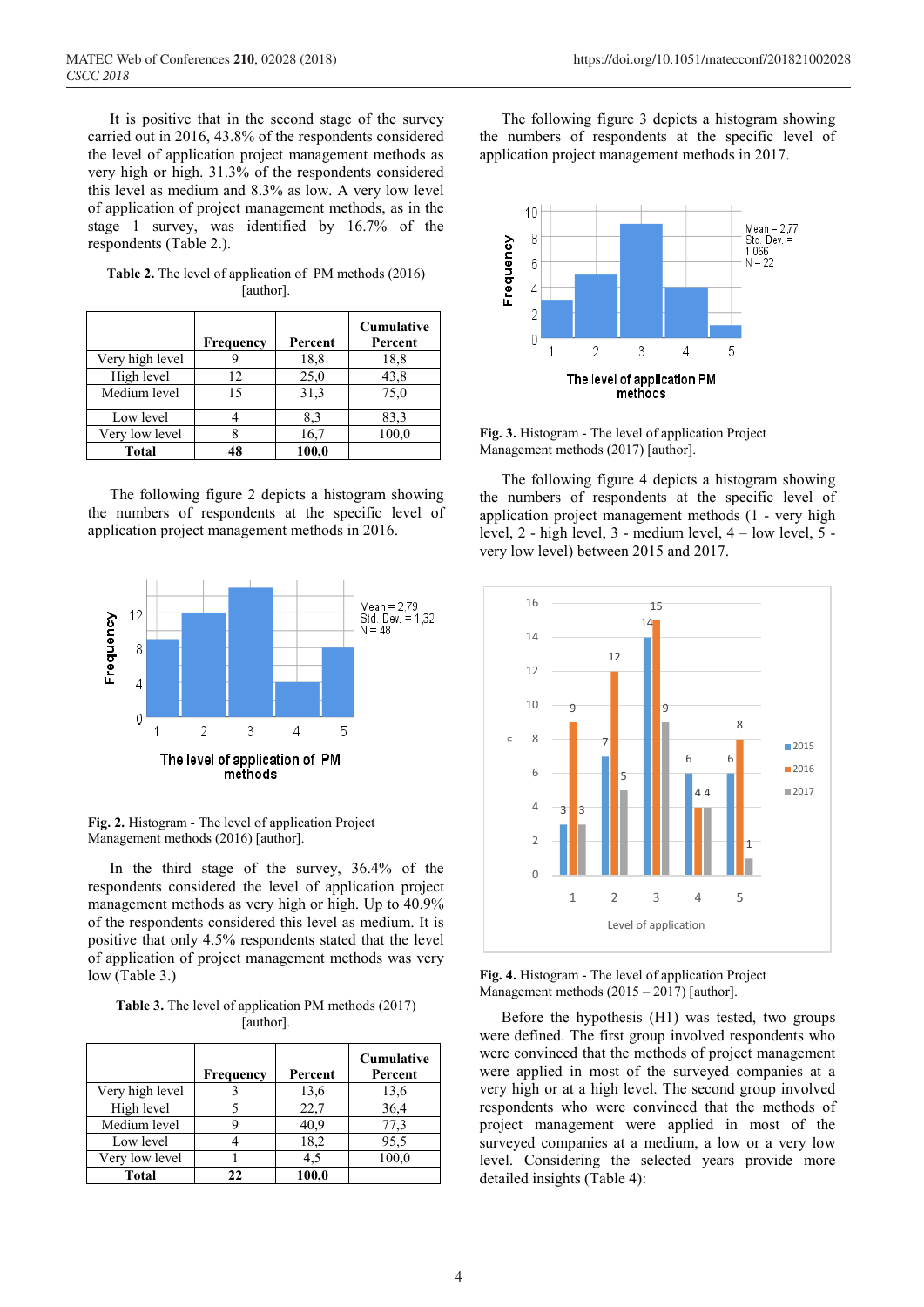|       | <b>Frequency</b> |            | Percent   |            |
|-------|------------------|------------|-----------|------------|
|       | Very             |            | Very      |            |
|       | high             | Medium     | high      | Medium     |
|       | level and        | level, low | level and | level, low |
|       | high             | and very   | high      | and very   |
|       | level            | low level  | level     | low level  |
| 2015  | 10               | 26         | 0.28      | 0.72       |
| 2016  | 21               | 27         | 0.44      | 0.56       |
| 2017  | 8                | 14         | 0.36      | 0.64       |
| Total | 39               | 67         | 0.37      | 0.63       |

**Table 4.** Two groups of respondents [author].

Based on data set 2015, the mean value  $h_{2015}$  was calculated  $(h_{2015} = 3.14)$ , based on data set 2016, the mean value  $h_{2016}$  was calculated ( $h_{2016}$  = 2.79), and based on data set 2017 the mean value  $h_{2017}$  was 2.77 (Figure 2).





Based on figure 5, it can be assumed that the mean value h is gradually decreasing, which indicates that the level of application of project management methods is gradually increasing (3 - medium level, 2 - high level of application of project management methods). In 2016 there was a year-on-year decline of 0.35 points, and in 2017 there was a year-on-year decline of 0.02 points.

## **4 Conclusion**

In answering the research questions, the potential benefits of increasing the level of application of project management methods in the Czech Republic can be formulated. Possible directions for future research will be outlined as well.

It was not possible to respond positively to the first research question. The proportions for each group in total were calculated (Very high or and high level  $=0.37$ ; Medium, low and very low level=0.63). ). Using XL statistics software, the p-value= 0.996732 was calculated along with Confidence Intervals for p-value (Level=0.95): ME=0.092874; Lower=0.275051; Upper=0.460798. In MedCalc Software the test for one proportion was calculated as follows: Z-statistics 1.661; significance level  $P > 0.05$ ; 95% Confidence Intervals of observed proportion  $= 21.88$  to 53.63. Based on the test of hypothesis, H10 is confirmed and H1A rejected. As a result of the calculations the null hypothesis is confirmed and therefore it cannot be stated that: The majority of respondents are convinced that the methods of project management are applied in most of the surveyed companies at a "very high" or at a "high" level. Even at stage one (2015, 2016 nor 2017) of the survey, the level of application of project management methods in most of the surveyed companies (more than 50% of those surveyed) was not at the "very high" or at the "high" level. Based on data set 2015, the figure was only 28%, based on data set 2016 it was 44% and based on data set 2017 it was 36% (Table 4).

The second research question can be answered positively. It is possible to observe a positive trend regarding the increasing application of project management methods in the period 2015-2017 in surveyed companies. This finding is evidenced by a decreasing level of mean value h ( $h_{2015} = 3.14$ ,  $h_{2016} =$ 2.79 and  $h_{2017} = 2.77$ ). Considering the standard deviation and standard deviation error of means provide more detailed insights (Table 5)

**Table 5.** The level of application of project management methods  $(2015 - 2017)$  – detailed insights [author].

|                              | 2015  | 2016  | 2017  |
|------------------------------|-------|-------|-------|
|                              | 36    | 48    | 22.   |
| Mean (h)                     | 3.14  | 2.79  | 2.77  |
| <b>Std. Deviation</b>        | 1.175 | 1.320 | 1.066 |
| <b>Std. Error of</b><br>Mean | 0.196 | 0.191 | 0.227 |

Identifying possible causes for the increase in the of application project management methods was not, however, the ultimate goal of the present paper. This identification and a subsequent description will be conducted as a part of further research. Nevertheless, to make perfunctory predictions about possible causes, we may refer to the more frequent use of software products (such as MS Project or Oracle Primavera) in the Czech Republic. Within the framework of further research, statistical methods will be used to generalize the results, and the data set for 2018 will be added. Subsequently, more trends regarding the development of the level of application of project management methods in the forthcoming years will be determined.